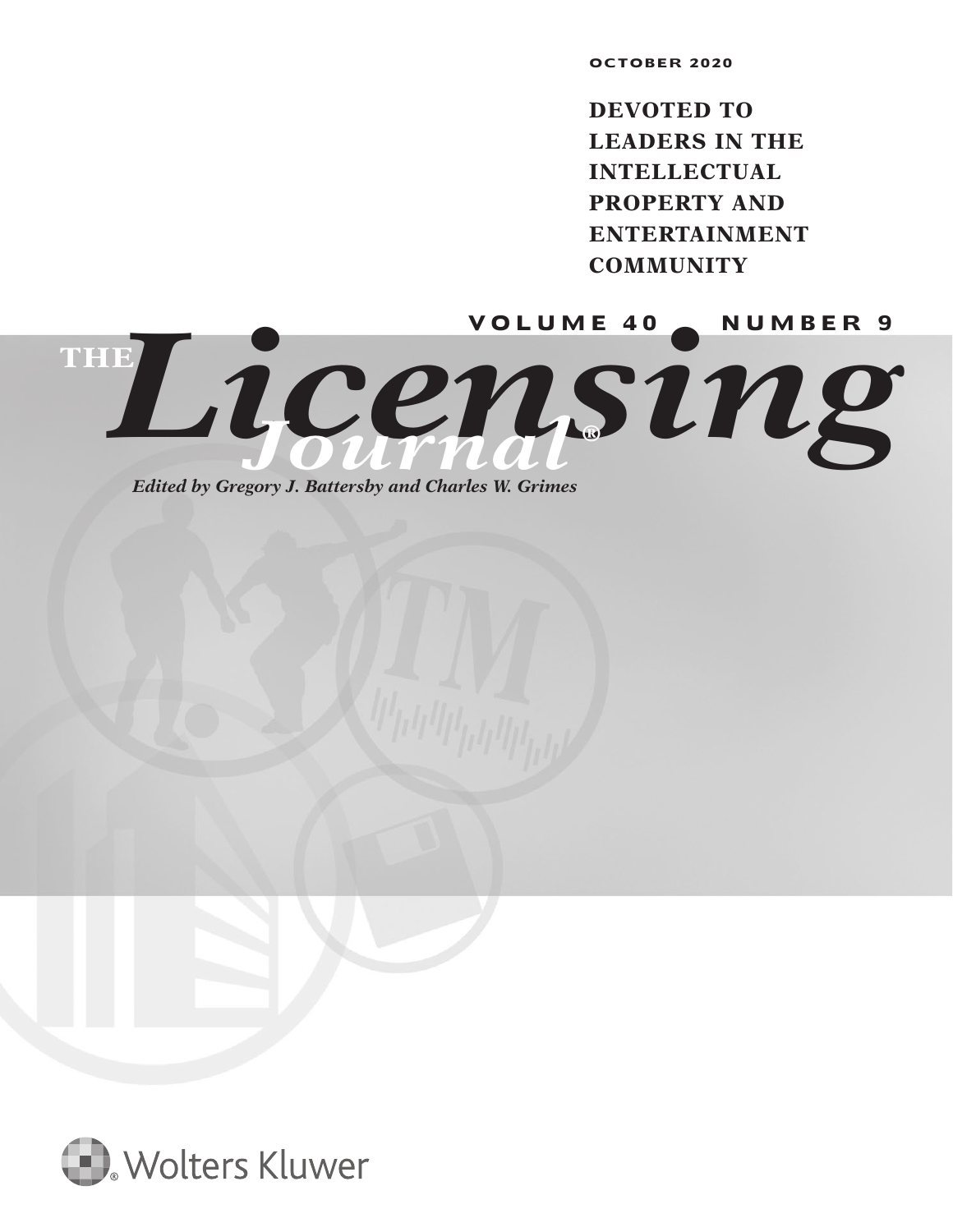# *The Ownership of Intellectual Property, Key Risks, and Common Pitfalls*

# **Alan Harper**

*Alan Harper is an English qualified solicitor specializing in intellectual property and heads the intellectual property department at Walker Morris LLP. Alan advises on all aspects of intellectual property law including both contentious and non-contentious matters and advises across the full spectrum of intellectual property rights. Alan holds a post-graduate diploma in intellectual property law and practice from the University of Oxford.*

On 13 August 1813, Thomas Jefferson wrote a letter to Isaac McPherson which stated.

*If nature has made any one thing less susceptible than all others of exclusive property, it is the action of the thinking power called an idea, which an individual may exclusively possess as long as he keeps it to himself; but the moment it is divulged, it forces itself into the possession of every one, and the receiver cannot dispossess himself of it. Its peculiar character, too, is that no one possesses the less, because every other possesses the whole of it. He who receives an idea from me, receives instruction himself without lessening mine; as he who lights his taper at mine, receives light without darkening me.*

*That ideas should freely spread from one to another over the globe, for the moral and mutual instruction of man, and improvement of his condition, seems to have been peculiarly and benevolently designed by nature, when she made them, like fire, expansible over all space, without lessening their density in any point, and like the air in which we breathe, move, and have our physical being, incapable of confinement or exclusive appropriation. Inventions then cannot, in nature, be a subject of property.*

*Society may give an exclusive right to the profits arising from them, as an encouragement to men to pursue ideas which may produce utility, but this may or may not be done, according to the will*  *and convenience of the society, without claim or complaint from anybody. Accordingly, it is a fact, as far as I am informed, that England was, until we copied her, the only country on earth which ever, by a general law, gave a legal right to the exclusive use of an idea. In some other countries it is sometimes done, in a great case, and by a special and personal act, but, generally speaking, other nations have thought that these monopolies produce more embarrassment than advantage to society; and it may be observed that the nations which refuse monopolies of invention, are as fruitful as England in new and useful devices.*

As referred to in the extract, as ideas and the intellectual property which is derived from them are, by their very nature, intangible, the legal ownership of such rights is often more complex than physical property. As Thomas Jefferson wrote, the exclusive rights which the law attaches to intellectual property are very beneficial. As a result, the law of intellectual property and by virtue of its nature, its ownership as property, has existed in many jurisdictions, particularly England, for centuries. Consequently, the current law on the ownership of intellectual property in England is well established. As Thomas Jefferson identified, once intellectual property is made public, it is known to all. As a result, claiming ownership of intellectual property and enjoying the benefits of ownership of such rights is a key issue.

The purpose of this article is not to explore whether intellectual property should be capable of ownership, but rather exploring the key risks and common pitfalls which IP rights holders and legal advisors should be aware of so as to ensure a rights holder is able to enjoy the full benefit of their IP.

# **The Ownership of Intellectual Property**

Although the various different types of intellectual property rights are often treated collectively under the umbrella of "intellectual property", under English law, the ownership of each of the different types of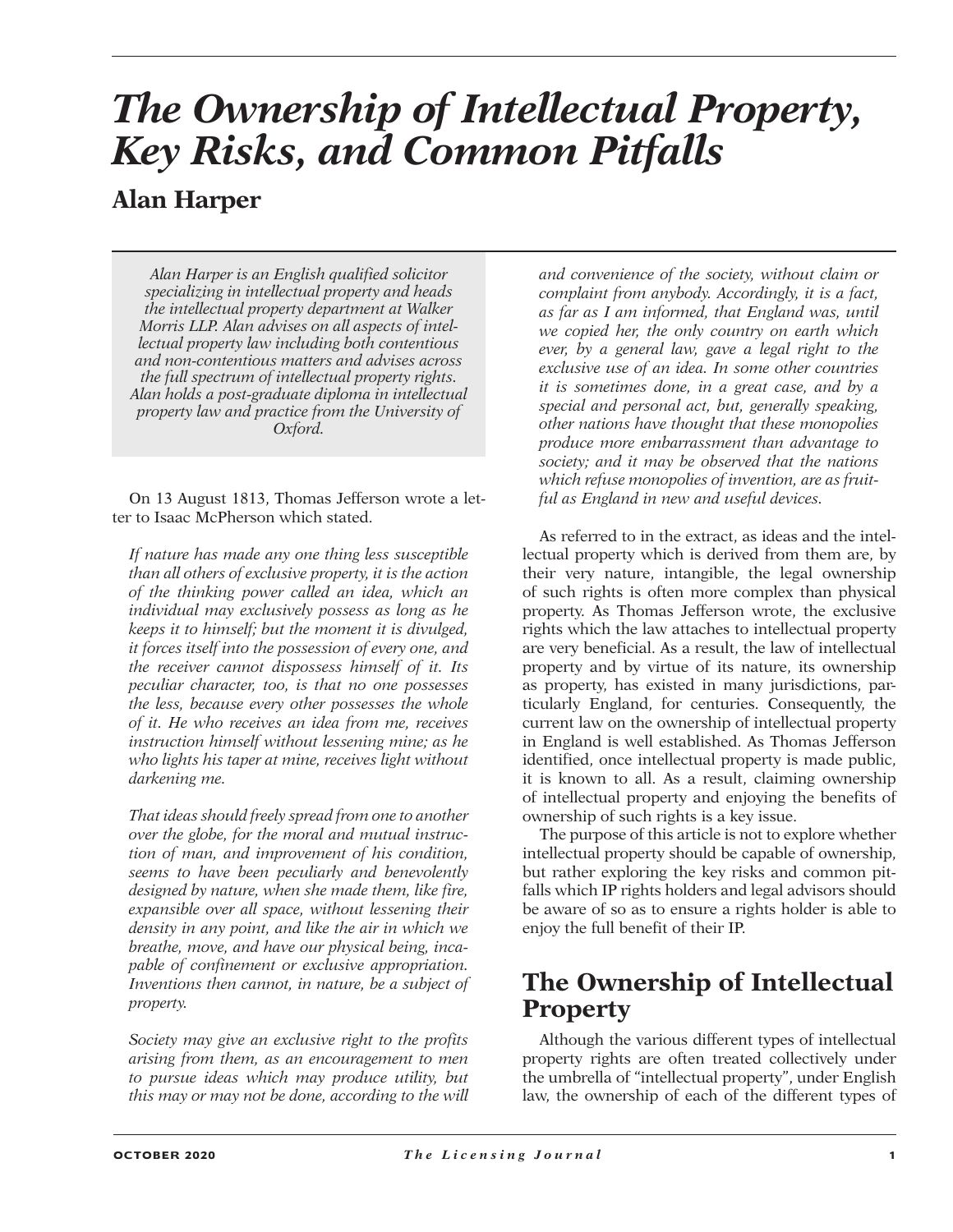intellectual property law is governed by separate statute or common law rules. As a general starting point, intellectual property rights are personal property and this is reflected in the statutes governing each of the different forms of intellectual property. By way of an example, section 30(1) of the Patents Act 1977 states that "*any patent or application for a patent is personal property"* and section 22 of the Trade Marks Act states that "*a registered trade mark is personal property*".

When considering the ownership of intellectual property, the first point to consider for each of the intellectual property rights is who is the first owner of the intellectual property right in question. Again, the law for each of the intellectual property rights needs to be considered separately.

With regard to patents, the rules setting out eligibility for first ownership are set out in section 7(2) of the Patents Act 1977. In short, the inventor, being the actual deviser of the invention, is eligible to be the owner of a granted patent. This is, however, subject to any agreement to the contrary, for example, the contractual relationship between an employee and an employer.

The law governing registered designs is similar pursuant to section 2 of the Registered Designs Act 1949; the author, that being the person who creates the design, is the original proprietor of the design. Pursuant to section 3(3) of the Registered Designs Act 1949, an application for a registered design is to be made by the person claiming to be the design owner.

In relation to trade marks, the owner of a trade mark is the applicant for the trade mark registration. This is a procedural question regarding the trade mark application itself. Although ownership of a trade mark is governed by the application process, an applicant for a registered trade mark needs to ensure that it is not filed in bad faith. For example, an employee who applies for a trade mark based upon a new brand which they have been working on for their employer is liable to have their trade mark invalidated for being in breach of the absolute grounds as set out in section 3 of the Trade Marks Act 1994.

Finally, in respect of copyright, in accordance with section 11(1) of the Copyright, Designs and Patents Act 1988, the author of a work is the first owner of the arising copyright. As with designs, the author is the person who creates the work. The Copyright, Designs and Patents Act 1988 contains similar rules for UK unregistered designs which are set out at section 215 and state that the designer is the first owner.

The legal position in respect of first ownership is important to bear in mind when considering the ownership of intellectual property. First ownership is relevant in a number of scenarios, for example the

enforcement of intellectual property and the acquisition of intellectual property. Therefore, establishing a clear chain of title is important.

### **Altering the Default Statutory Position**

Once the first ownership of intellectual property rights has been established, consideration must be given as to whether the statutory position of first ownership has been altered and a new owner established. There are a number of scenarios when the statutory position is altered which rights holders and advisors need to be mindful of.

# **Employees**

Under English law, as a general rule, intellectual property which is generated by employees is owned by their employer. This presumption favors the employer and is in my view, beneficial to the functioning of business generally. There are, however, a number of exemptions and rules which advisors need to be mindful of. As with the rules on first ownership, the various statutes governing the rules for the intellectual property rights are set out in each of the intellectual property statutes.

Firstly, in respect of patents, section 39 of the Patents Act 1977 sets out the rules governing the ownership of employee-generated inventions. It is a common pitfall to assume that all patentable inventions which are derived from employees are automatically owned by the employers. However, compared to the other intellectual property statues, the law in relation to employee-owned inventions includes a number of nuances. The starting point is section 39(1) of the Patents Act 1977 which states that an invention made by an employee shall belong to the employer provided that "*it was made in the course of the normal duties of the employee or in the course of duties falling outside his normal duties, but specifically assigned to him*" or the invention was made in the employee's course of duties and at the time of making the invention the employee had a "*special obligation to further the interests of the employer's undertaking*". Although the statutory position favors the employer, it is readily foreseeable that an invention may be created by an employee outside of the above requirements. The typical example when considering the application of this statutory provision is an invention created by an employee outside of working hours, at home and applicable to a different sector. In this scenario, an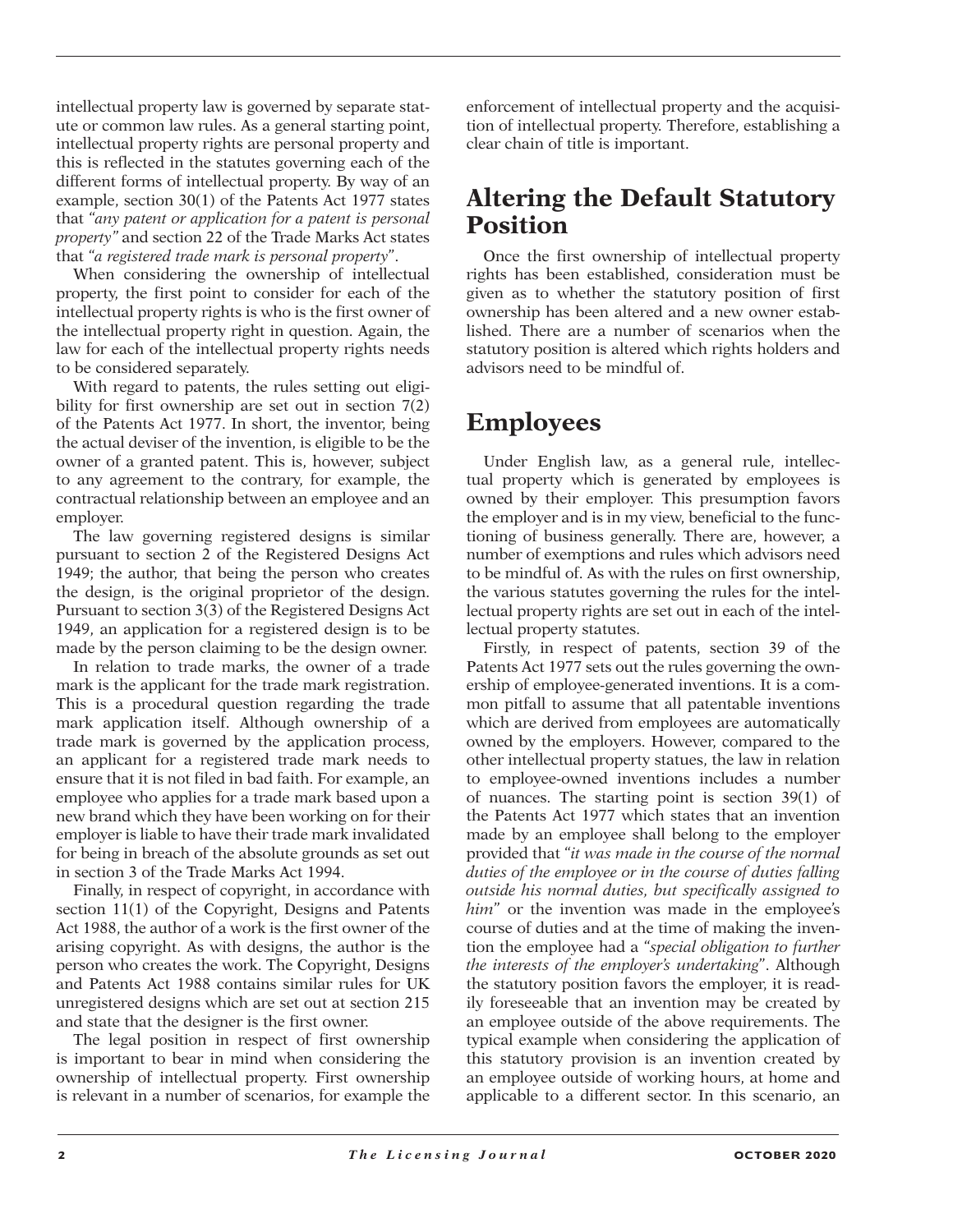employee could quite rightly claim that the invention and therefore right to apply for a patent would vest with them alone. Therefore, advisors should be mindful of these exceptions.

In addition to section 39, section 40 of the Patents Act 1977 must also be considered. Under section 40, the Court or the comptroller of patents may award compensation to an employee who devises an invention which, taking into account the size and nature of the employer's undertaking, is of "outstanding benefit" to the employer. The amount of compensation to be awarded is determined in accordance with the rules set out in section 41. The application of section 40 has been limited in the English Courts and there are only a handful of cases where the employee has been successful.<sup>1</sup> Advisors and employers, however, should be mindful of these provisions and the rights which they grant to employees.

With regard to copyright, the presumption of employer ownership is clear. Under section 11(2) of the Copyright, Designs and Patents Act 1988 states that where a "*literary, dramatic, musical or artistic work or a film, is made by an employee in the course of his employment, this employer is the first owner of any copyright in the work subject to any agreement to the contrary*". As with patents, however, advisors need to be aware of copyright which is generated outside the course of employment. This is a common scenario in certain industries and for certain job roles. For example, it is typical that a graphic designer may generate artistic works outside of their work and furthermore, they may commercialize these for their personal benefit. If there is no overlap between the employee's business and that of their employer then this is unlikely to create an issue. However, where there is an overlap or if the employee has a specific art style which they use for both work and in their personal capacity then this is likely to create tension.

The position for UK unregistered designs is the same as copyright as pursuant to section 215(3) of the Copyright, Designs and Patents Act 1988, where a design is created by an employee in the course of their employment the employer is the first owner. The same rules apply to UK registered designs (*see* section 2(1B) of the Registered Designs Act 1949).

In contrast to the other intellectual property rights, there are no express provisions in the Trade Marks Act 1994 in relation to trade marks. As referred to above, however, where a trade mark is filed by an employee, an employer is able to challenge the validity of the trade mark application on the grounds of bad faith.

The above requirements must be taken into consideration when examining the issue of employee derived intellectual property. Whilst the statutory

position favors the employer, there are exemptions to be aware of and in order to avoid the associated risks, robust employee service contracts together with policies and procedures must be implemented. A related point to consider is whether the individual concerned is in fact an employee. Whether an individual is an employee is a legal question which is subject to well established principles under English law. If an individual is not in fact an employee but rather is a consultant, then the corporate entity will not enjoy the benefit of the statutory position and the ownership of arising intellectual property will be governed by the rules of first ownership. This is a key area which advisors need to be mindful of.

# **Contractual Arrangements**

As referred to above in relation to first ownership, the presumption of first ownership can be altered by agreement. This applies to patents, copyright and UK unregistered designs. This is helpful as it enables a commissioning contract with a third party to expressly deal with the ownership of arising intellectual property before such intellectual property is created. However, when reviewing an agreement which will, or is likely to, generate intellectual property it is key to ensure that the ownership of such intellectual property is dealt with. In the event it is not adequately or clearly dealt with in the contract, it can lead to a disagreement between the contracting parties over who owns the arising intellectual property.

# **Co-Ownership**

A further way in which the statutory position of ownership can be altered is through the co-ownership of intellectual property. The co-ownership of intellectual property is often proposed when intellectual property is jointly developed. There, however, are a number of complications which arise when intellectual property is jointly held and these are best to be avoided if possible.

As with all issues of ownership, it is important to consider the rules for the particular intellectual property right in question. A common theme across the different intellectual property rights, however, is that the joint proprietors of an intellectual property right have an equal undivided share. As a result of this, complications arise when dealing with the practical issues associated with the joint ownership of intellectual property. For example, both co-owners need to consent to the grant of licences or the assignment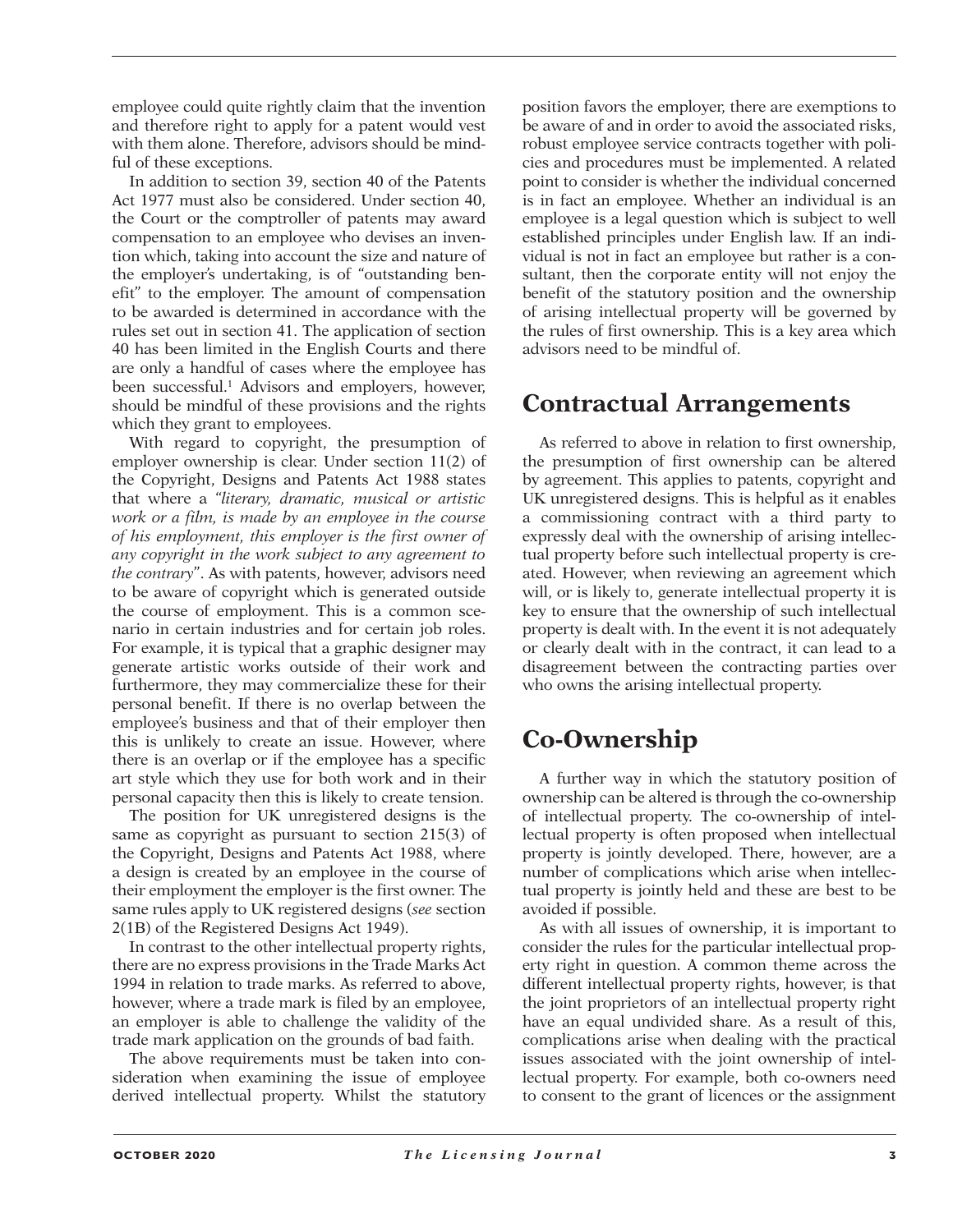of the intellectual property right. Furthermore, when seeking to bring an infringement claim, there are specific requirements which need to be taken into consideration for each of the intellectual property rights. In light of the above, where the interests of the joint owners are aligned then this does not create any issues. However, in the event that the joint owners have a disagreement, this can frustrate the plans of one of the parties.

## **The Practicalities of Intellectual Property Contracting**

As stated above, the first ownership of intellectual property rights can be displaced by contract. Furthermore, when dealing with intellectual property rights as assets, they frequently form the key part of contractual dealings. There are a number of key issues and risks which advisors need to consider when dealing with such contracts and advisors must ensure that they do not overlook the required formalities of such contracts.

In respect of assignments of intellectual property, the formalities for each of the intellectual property rights must be considered. A universal requirement for all of the intellectual property rights, however, is that the assignment must be in writing and it shall be considered void unless it is in writing and signed by the assignor. This requirement is set out in each of the various intellectual property statutes. With regard to patents, the requirement is set out in section 30(6) of the Patents Act 1977. The rules for trade marks are the same and this is governed by section 4(3) of the Trade Marks Act. In relation to copyright, the provision governing this requirement is section 90(3) of the Copyright, Designs and Patents Act 1988. Finally with regard to designs, pursuant to section 15B of the Registered Designs Act 1949, and section 222(3) of the Copyright, Designs and Patents Act for unregistered UK designs, an assignment is not effective unless it is in writing.

The requirements for a valid assignment are important to bear in mind as whilst the parties may intend for an assignment to take place, in the absence of an express contractual wording and a signature of the assignor, no effective assignment will legally take place.

Although this requirement for an assignment is universal, there are specific provisions for each of the intellectual property rights which need to be considered.

An assignment of a patent may confer on the assignee the right of an assignor to bring proceedings for a previous infringement of the patent. However, such a right will only be conferred if the assignment is expressly provided for. This is a key issue to bear in mind when dealing with an assignment as if an assignee becomes aware of a pre-dating infringement of a patent after an assignment has taken place then the assignment will only grant a right of action in relation to acts of infringement which have taken place after the date of the assignment. Whilst this will not prevent an assignee from taking action against an infringing party, this will limit the assignee's ability to claim relief in respect of any infringement which took place before the date of the assignment.

In terms of trade marks, an assignment of a trade mark will not include the goodwill associated with the trade mark unless this is expressly stated to be the case in the assignment. The goodwill associated with a trade mark is vital to consider as this goodwill will form the basis for any action in passing off which may be commenced for the brand. It is important to remember that an action for passing off has a different scope to a trade mark infringement claim so ensuring ownership of the goodwill associated with the brand is important. A number of cases have considered the issue of goodwill and they are outside the scope of this article. However, so as to avoid any complex dispute relating to the ownership of such goodwill, it is advisable to ensure the assignment of the trade mark expressly includes the goodwill. An additional point to consider is the recent amendment to the Trade Marks Act 1994. Section 24(1A) states that where there is a contractual obligation to transfer a business, it shall be deemed to include an obligation to transfer any registered trade mark, except where there is an agreement to the contrary. This is a logical addition to trade mark law and is helpful for the acquisition of trade marks. Notwithstanding this, ensuring a clear contractual position is the preferred option.

In respect of copyright, a key point to consider is that the assignment must expressly state that the copyright which vests in the work throughout the world is covered by the assignment. In the absence of such wording, the scope of the assignment may be unclear and furthermore, ownership of the copyright throughout the world may fracture. Finally, a useful mechanism which applies to copyright and unregistered design rights is that future rights can be assigned. This is governed by Section 91 of the Copyright, Designs and Patents Act 1988 for copyright and Section 223 of the Copyright, Designs and Patents Act 1988 for designs. The advantage of this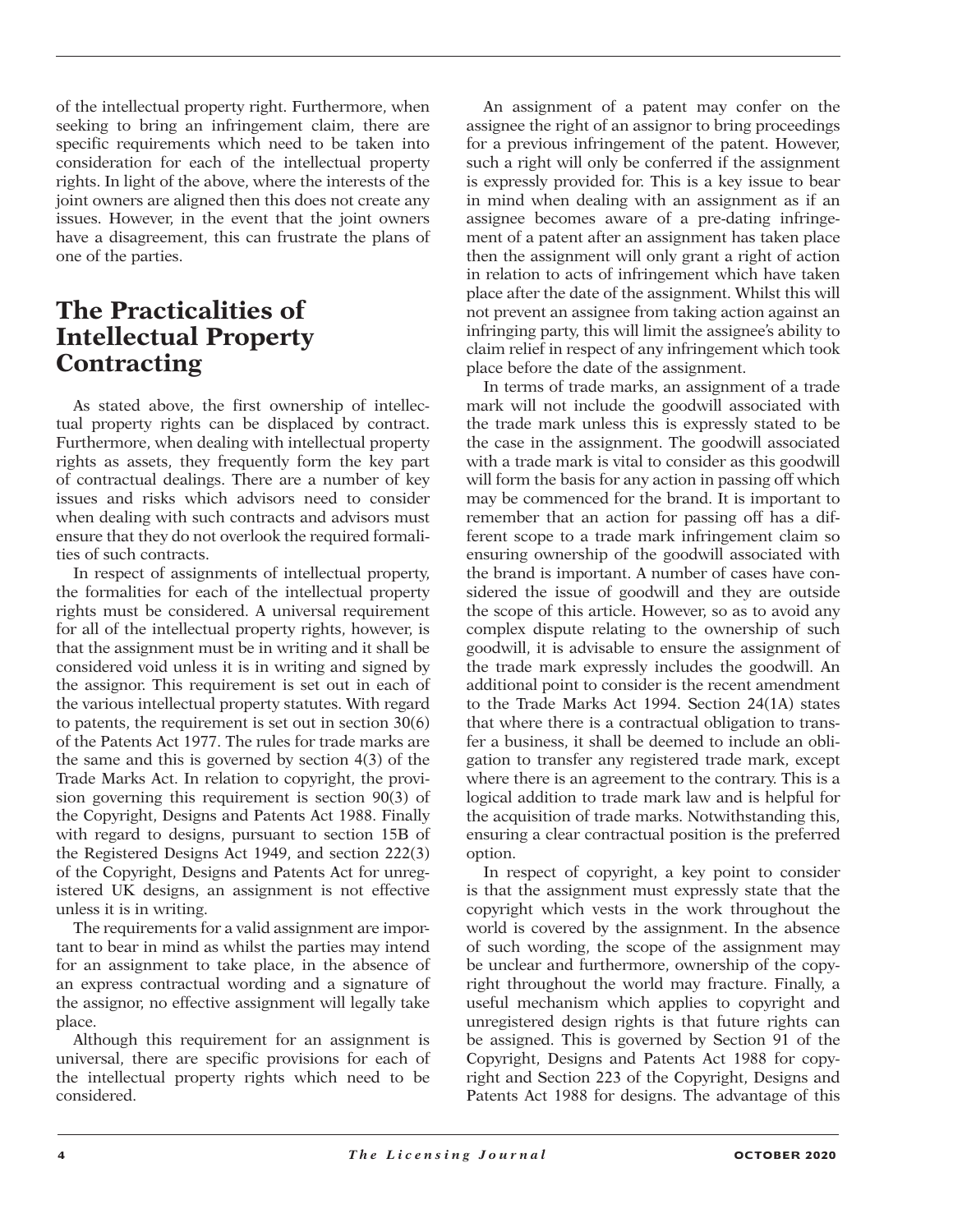mechanism is that it allows contractual parties to validly assign legal title to copyright and unregistered design rights which do not yet exist and this prevents the need for a further contract to be executed. A classic example of this mechanism being used in practice is in the context of a commissioning contract for design services. The purpose of the contract is to generate materials which will likely attract copyright and/or design right protection and the contract for the provision of such services can validly assign the future rights before they exist.

In addition to considering the formalities associated with assignments of intellectual property, advisors need to be mindful of the requirements for the valid licensing of intellectual property. Licences are a very helpful mechanism by which to grant third parties a permission to use intellectual property rights and to commercialize these rights. The utility of licenses arise from their flexibility as a licence can carve up the usage of the intellectual property in various different ways, for example, by granting rights in specific territories, products, fields of usage and for a duration to be determined between the parties.

A key issue for advisors to consider is whether the licence is to be exclusive. The beneficiary of an exclusive licence in most instances enjoys rights which are akin to ownership. For example, under Section 67(1) of the Patents Act 1977, the holder of an exclusive licence of a patent shall have the same right as the proprietor of the patent to bring proceedings in respect of any infringement of the patent committed after the date of the licence. This is echoed across the differing statutes for each of the intellectual property rights.

### **Recording a transaction with the Intellectual Property Office**

A requirement which must not be overlooked is recording the transaction which has taken place with the Intellectual Property Office. This is critical as failure to record a transaction can severely diminish the rights of the beneficiary of the transaction. There are two principle ways in which this can apply.

First, failure to record the transaction can result in it being non-binding. Under section 33(1) of the Patents Act 1977, if a person claims to have acquired a patent, they shall be entitled as against any other person who claims to have acquired the patent by virtue of an earlier transaction to take full ownership of the patent if at the time of the later transaction,

the earlier transaction was not registered. This is mirrored in the Trade Marks Act 1994 and pursuant to section 25(3), if the registerable transaction has not been recorded then the transaction is ineffective as against a person acquiring a conflicting interest in or under the registered trade mark in ignorance of it.

Second, failure to record a transaction can impact the ability of the rights holder to claim damages for an infringement claim. By way of an example, pursuant to section 68 of the Patents Act 1977 and section 25(4) of the Trade Marks Act 1994, if a party which is the beneficiary of a registerable transaction brings an infringement claim then, the court will not award costs unless the application for recording the transaction was made within six months from the date of the transaction.

Furthermore, it is important to ensure that licenses are recorded as failure to do so can impact upon the rights of the licensee. By way of an example, the limitations on recovery of costs applies to the recording of exclusive licenses and action being taken by an exclusive licence. In addition, failure to record a licence can result in it not being binding upon a successor in title for the underlying intellectual property. For example, pursuant to section 90(4) of the Copyright, Designs and Patents Act 1988, a licence granted by a copyright owner is binding upon every successor in title to his interest in the copyright, except a purchaser in good faith for valuable consideration and without notice of the licence.

# **Third-Party Interests**

So that intellectual property rights may be commercialized, it is commonplace for third parties to be granted an interest in or to them. An example of this is a licence as discussed above. It, however, also includes security interests, such as a charge by a lender. Therefore, as an advisor, it is critical to ensure that they review the public register for registered intellectual property which may be the subject of a transaction to ensure that it is free of third party interests. In the event that the subject matter of a transaction is an unregistered intellectual property right then without the benefit of a public record, it is critical to engage with the rights holder to ascertain whether there are any third party interests.

# **Conclusion**

As Thomas Jefferson commented, intellectual property rights are intangible rights. As a result,